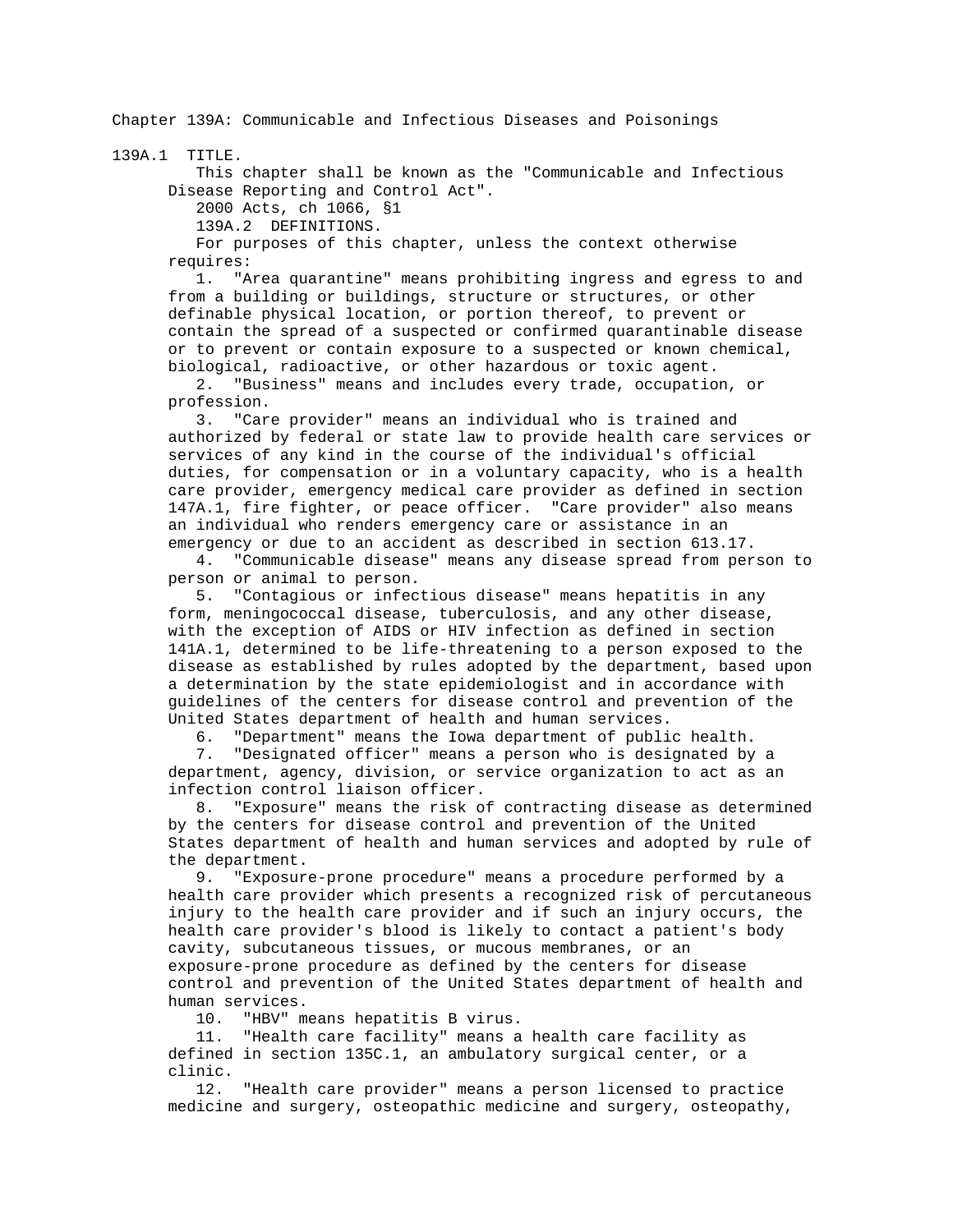chiropractic, podiatry, nursing, dentistry, optometry, or as a physician assistant, dental hygienist, or acupuncturist.

13. "HIV" means HIV as defined in section 141A.1.

14. "Hospital" means hospital as defined in section 135B.1.

 15. "Isolation" means the separation of persons or animals presumably or actually infected with a communicable disease or who are disease carriers for the usual period of communicability of that disease in such places, marked by placards if necessary, and under such conditions as will prevent the direct or indirect conveyance of the infectious agent or contagion to susceptible persons.

16. "Local board" means the local board of health.

17. "Local department" means the local health department.

 18. "Placard" means a warning sign to be erected and displayed on the periphery of a quarantine area, forbidding entry to or exit from the area.

 19. "Public health disaster" means public health disaster as defined in section 135.140.

 20. "Quarantinable disease" means any communicable disease designated by rule adopted by the department as requiring quarantine or isolation to prevent its spread.

 21. "Quarantine" means the limitation of freedom of movement of persons or animals that have been exposed to a quarantinable disease within specified limits marked by placards for a period of time equal to the longest usual incubation period of the disease in such manner as to prevent the spread of a quarantinable disease which affects people.

 22. "Reportable disease" means any disease designated by rule adopted by the department requiring its occurrence to be reported to an appropriate authority.

 23. "Sexually transmitted disease or infection" means a disease or infection as identified by rules adopted by the department, based upon a determination by the state epidemiologist and in accordance with guidelines of the centers for disease control and prevention of the United States department of health and human services.

 24. "Terminal cleaning" means cleaning procedures defined in the isolation guidelines issued by the centers for disease control and prevention of the United States department of health and human services.

 2000 Acts, ch 1066, §2; 2001 Acts, ch 24, §29; 2001 Acts, ch 157, §1--3; 2003 Acts, ch 33, §9, 11; 2004 Acts, ch 1168, §6; 2006 Acts, ch 1079, §2

Referred to in § 141A.9, 356.48

 139A.3 REPORTS TO DEPARTMENT -- IMMUNITY -- CONFIDENTIALITY -- INVESTIGATIONS.

 1. The health care provider or public, private, or hospital clinical laboratory attending a person infected with a reportable disease shall immediately report the case to the department. However, when a case occurs within the jurisdiction of a local health department, the report shall be made to the local department and to the department. A health care provider or public, private, or hospital clinical laboratory who files such a report which identifies a person infected with a reportable disease shall assist in the investigation by the department, a local board, or a local department. The department shall publish and distribute instructions concerning the method of reporting. Reports shall be made in accordance with rules adopted by the department and shall require inclusion of all the following information: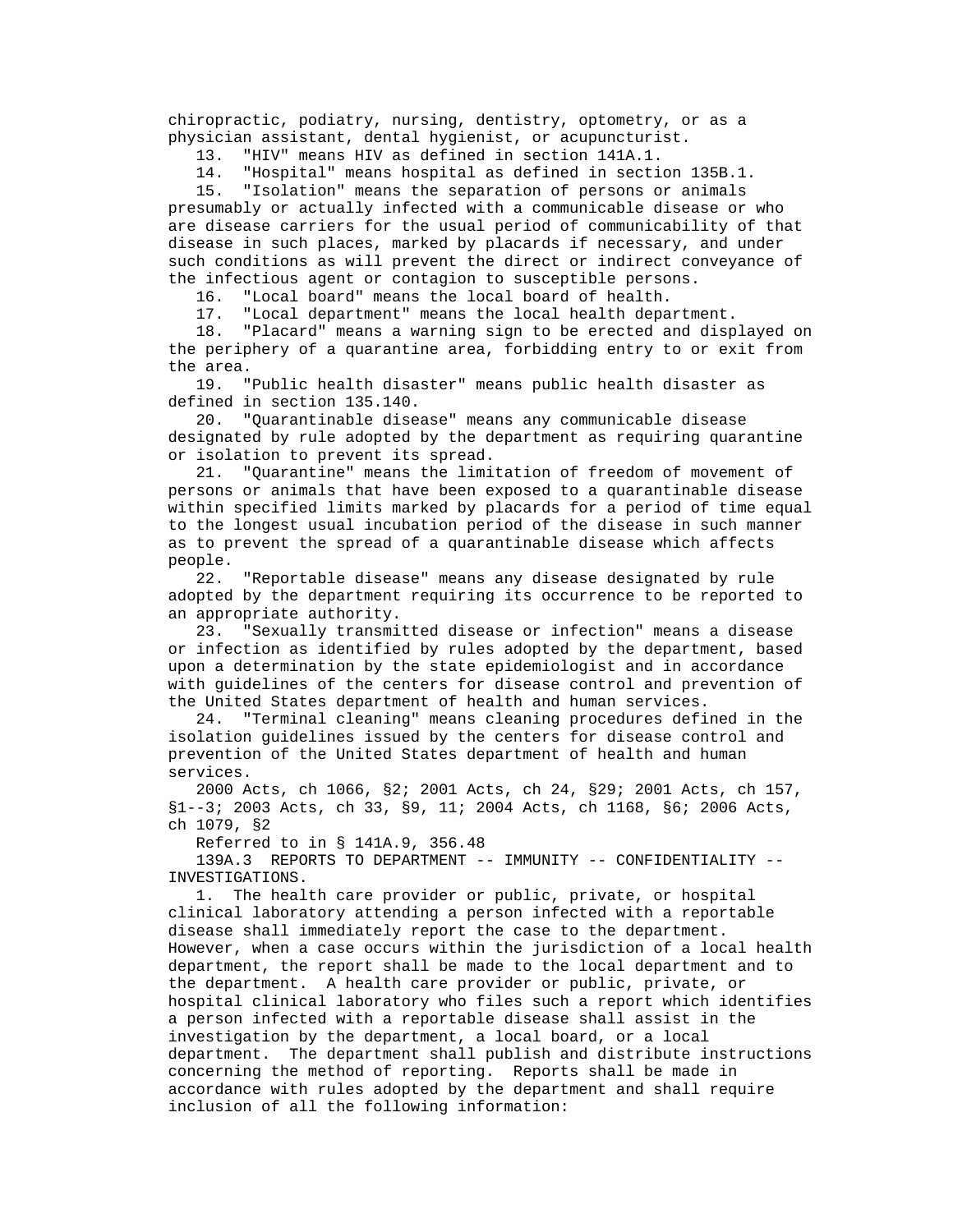a. The patient's name.

b. The patient's address.

c. The patient's date of birth.

d. The sex of the patient.

e. The race and ethnicity of the patient.

f. The patient's marital status.

g. The patient's telephone number.

h. The name and address of the laboratory.

 i. The date the test was found to be positive and the collection date.

j. The name of the health care provider who performed the test.

k. If the patient is female, whether the patient is pregnant.

 2. a. Any person who, acting reasonably and in good faith, files a report, releases information, or otherwise cooperates with an investigation under this chapter is immune from any liability, civil or criminal, which might otherwise be incurred or imposed for such action.

 b. A report or other information provided to or maintained by the department, a local board, or a local department, which identifies a person infected with or exposed to a reportable or other disease or health condition, is confidential and shall not be accessible to the public.

 c. Notwithstanding paragraph "b", information contained in the report may be reported in public health records in a manner which prevents the identification of any person or business named in the report. If information contained in the report concerns a business, information disclosing the identity of the business may be released to the public when the state epidemiologist or the director of public health determines such a release of information necessary for the protection of the health of the public.

 3. A health care provider or public, private, or hospital clinical laboratory shall provide the department, local board, or local department with all information reasonably necessary to conduct an investigation pursuant to this chapter upon request of the department, local board, or local department. The department may also subpoena records, reports, and any other evidence necessary to conduct an investigation pursuant to this chapter from other persons, facilities, and entities pursuant to rules adopted by the department.

2000 Acts, ch 1066, §3; 2006 Acts, ch 1079, §3, 4

139A.3A INVESTIGATION AND CONTROL.

 When the department receives a report under this chapter or acts on other reliable information that a person is infected with a disease, illness, or health condition that may be a potential cause of a public health disaster, the department shall identify all individuals reasonably believed to have been exposed to the disease, illness, or health condition and shall investigate all such cases for sources of infection and ensure that such cases are subject to proper control measures. Any hospital, health care provider, or other person may provide information, interviews, reports, statements, memoranda, records, or other data related to the condition and treatment of any individual, if not otherwise prohibited by the federal Health Insurance Portability and Accountability Act of 1996, Pub. L. No. 104-191, to the department to be used for the limited purpose of determining whether a public health disaster exists.

2003 Acts, ch 33, §10, 11

139A.4 TYPE AND LENGTH OF ISOLATION OR QUARANTINE.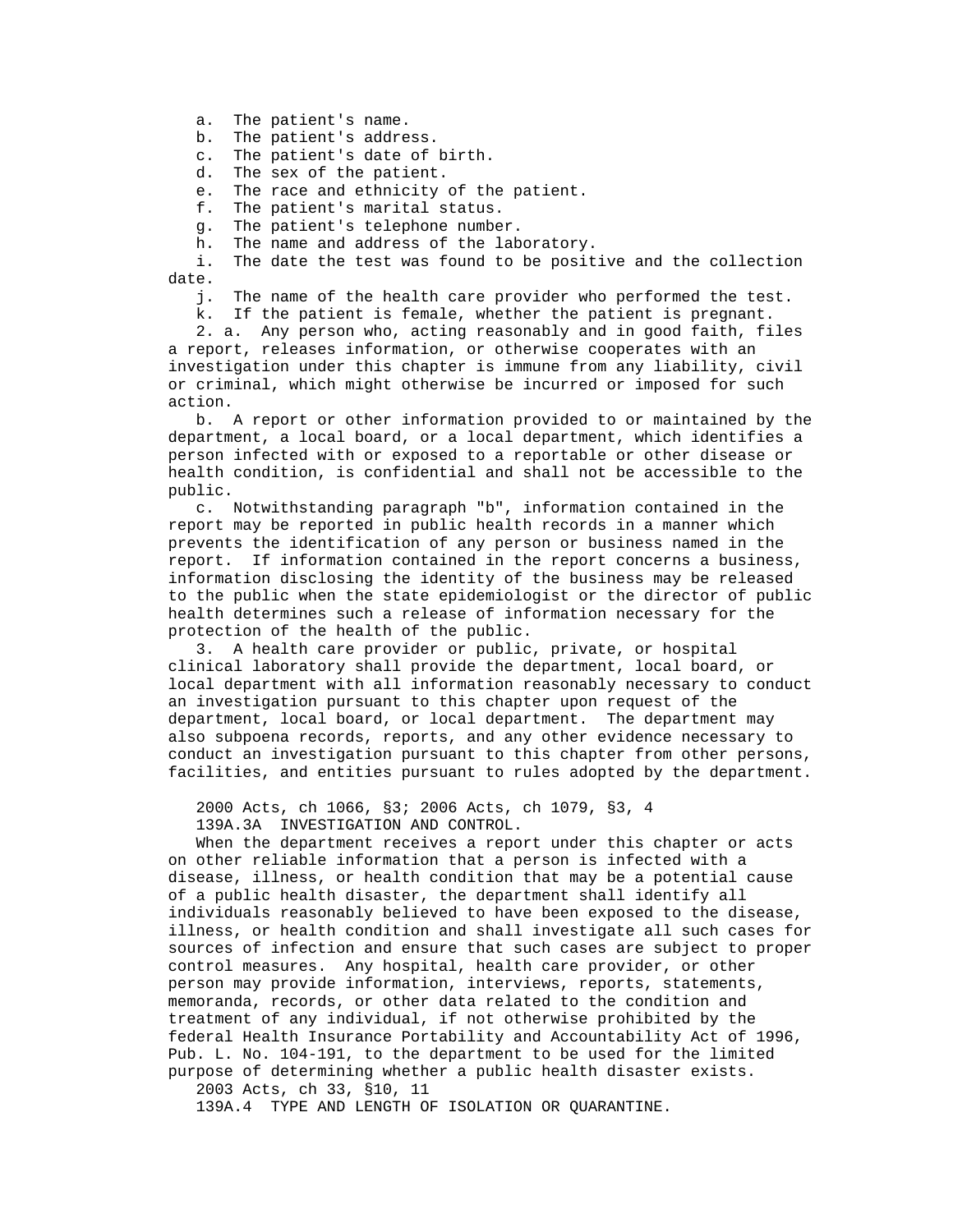1. The type and length of isolation or quarantine imposed for a specific communicable disease shall be in accordance with rules adopted by the department.

 2. The department and the local boards may impose and enforce isolation and quarantine restrictions.

3. The department shall adopt rules governing terminal cleaning.

 4. The department and local boards may impose and enforce area quarantine restrictions according to rules adopted by the department. Area quarantine shall be imposed by the least restrictive means necessary to prevent or contain the spread of the suspected or confirmed quarantinable disease or suspected or known hazardous or toxic agent.

2000 Acts, ch 1066, §4; 2006 Acts, ch 1079, §5

139A.5 ISOLATION OR QUARANTINE SIGNS ERECTED.

 When isolation or a quarantine is established, appropriate placards prescribed by the department shall be erected to mark the boundaries of the place of isolation or quarantine.

2000 Acts, ch 1066, §5

139A.6 COMMUNICABLE DISEASES.

 If a person, whether or not a resident, is infected with a communicable disease dangerous to the public health, the local board shall issue orders in regard to the care of the person as necessary to protect the public health. The orders shall be executed by the designated officer as the local board directs or provides by rules.

2000 Acts, ch 1066, §6

139A.7 DISEASED PERSONS MOVING -- RECORD FORWARDED.

 If a person known to be suffering from a communicable disease dangerous to the public health moves from the jurisdiction of a local board into the jurisdiction of another local board, the local board from whose jurisdiction the person moves shall notify the local board into whose jurisdiction the person is moving.

2000 Acts, ch 1066, §7

139A.8 IMMUNIZATION OF CHILDREN.

 1. A parent or legal guardian shall assure that the person's minor children residing in the state are adequately immunized against diphtheria, pertussis, tetanus, poliomyelitis, rubeola, rubella, and varicella, according to recommendations provided by the department subject to the provisions of subsections 3 and 4.

 2. a. A person shall not be enrolled in any licensed child care center or elementary or secondary school in Iowa without evidence of adequate immunizations against diphtheria, pertussis, tetanus, poliomyelitis, rubeola, rubella, and varicella.

 b. Evidence of adequate immunization against haemophilus influenza B shall be required prior to enrollment in any licensed child care center.

 c. Evidence of hepatitis type B immunization shall be required of a child born on or after July 1, 1994, prior to enrollment in school in kindergarten or in a grade.

 d. Immunizations shall be provided according to recommendations provided by the department subject to the provisions of subsections 3 and 4.

 3. Subject to the provision of subsection 4, the state board of health may modify or delete any of the immunizations in subsection 2.

 4. Immunization is not required for a person's enrollment in any elementary or secondary school or licensed child care center if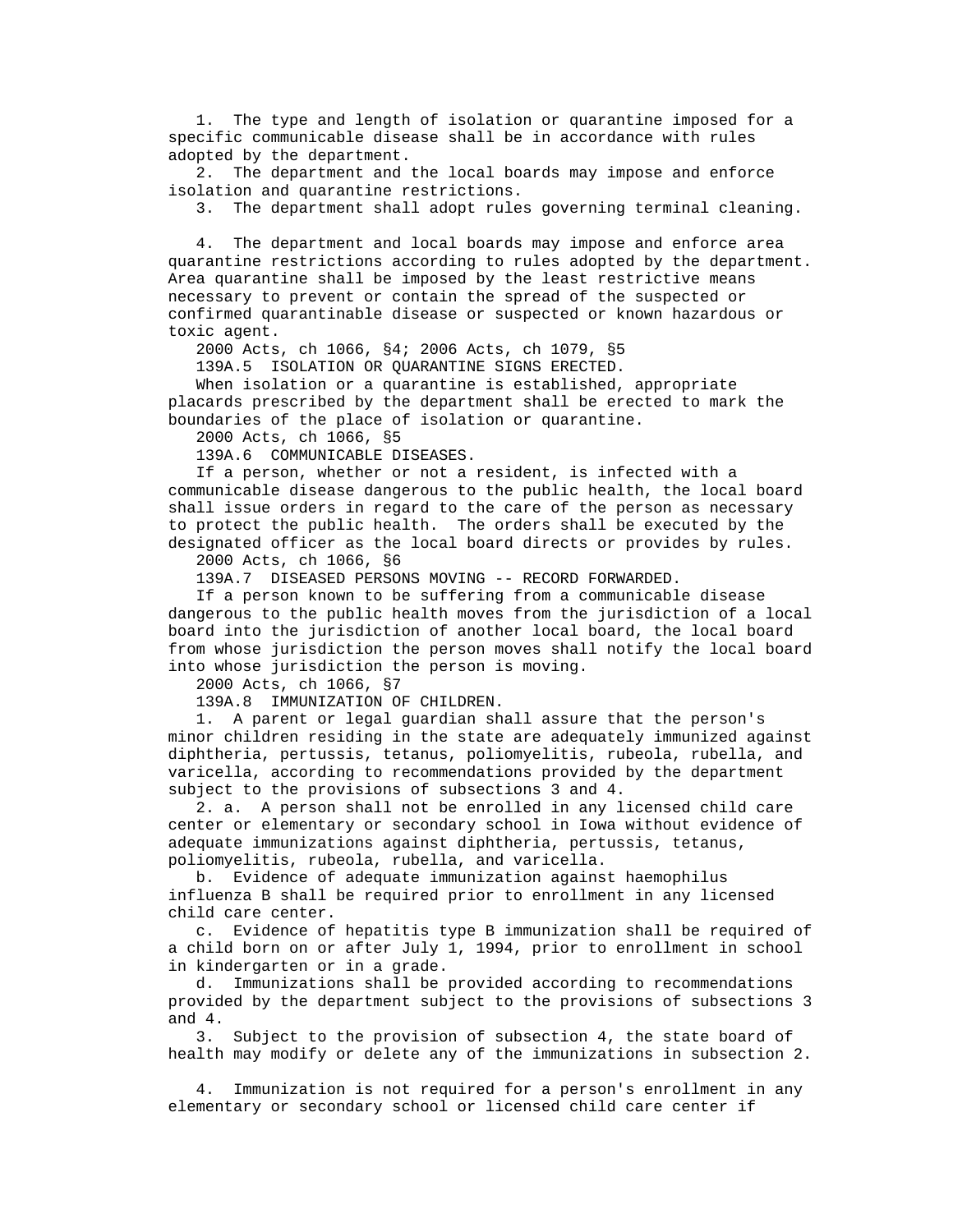either of the following applies:

 a. The applicant, or if the applicant is a minor, the applicant's parent or legal guardian, submits to the admitting official a statement signed by a physician, advanced registered nurse practitioner, or physician assistant who is licensed by the board of medical examiners, board of nursing, or board of physician assistant examiners that the immunizations required would be injurious to the health and well-being of the applicant or any member of the applicant's family.

 b. The applicant, or if the applicant is a minor, the applicant's parent or legal guardian, submits an affidavit signed by the applicant, or if the applicant is a minor, the applicant's parent or legal guardian, stating that the immunization conflicts with the tenets and practices of a recognized religious denomination of which the applicant is an adherent or member.

 The exemptions under this subsection do not apply in times of emergency or epidemic as determined by the state board of health and as declared by the director of public health.

 5. A person may be provisionally enrolled in an elementary or secondary school or licensed child care center if the person has begun the required immunizations and if the person continues to receive the necessary immunizations as rapidly as is medically feasible. The department shall adopt rules relating to the provisional admission of persons to an elementary or secondary school or licensed child care center.

 6. The local board shall furnish the department, within sixty days after the first official day of school, evidence that each person enrolled in any elementary or secondary school has been immunized as required in this section subject to subsection 4. The department shall adopt rules pursuant to chapter 17A relating to the reporting of evidence of immunization.

 7. Local boards shall provide the required immunizations to children in areas where no local provision of these services exists.

 8. The department, in consultation with the director of the department of education, shall adopt rules for the implementation of this section and shall provide those rules to local school boards and local boards.

2000 Acts, ch 1066, §8; 2003 Acts, ch 78, §1--3

Referred to in § 239B.12, 299.4

139A.8A VACCINE SHORTAGE -- DEPARTMENT ORDER -- IMMUNITY.

 1. In the event of a shortage of a vaccine, or in the event a vaccine shortage is imminent, the department may issue an order controlling, restricting, or otherwise regulating the distribution and administration of the vaccine. The order may designate groups of persons which shall receive priority in administration of the vaccine and may prohibit vaccination of persons who are not included in a priority designation. The order shall include an effective date, which may be amended or rescinded only through a written order of the department. The order shall be applicable to health care providers, hospitals, clinics, pharmacies, health care facilities, local boards of health, public health agencies, and other persons or entities that distribute or administer vaccines.

 2. A health care provider, hospital, clinic, pharmacy, health care facility, local board of health, public health agency, or other person or entity that distributes or administers vaccines shall not be civilly liable in any action based on a failure or refusal to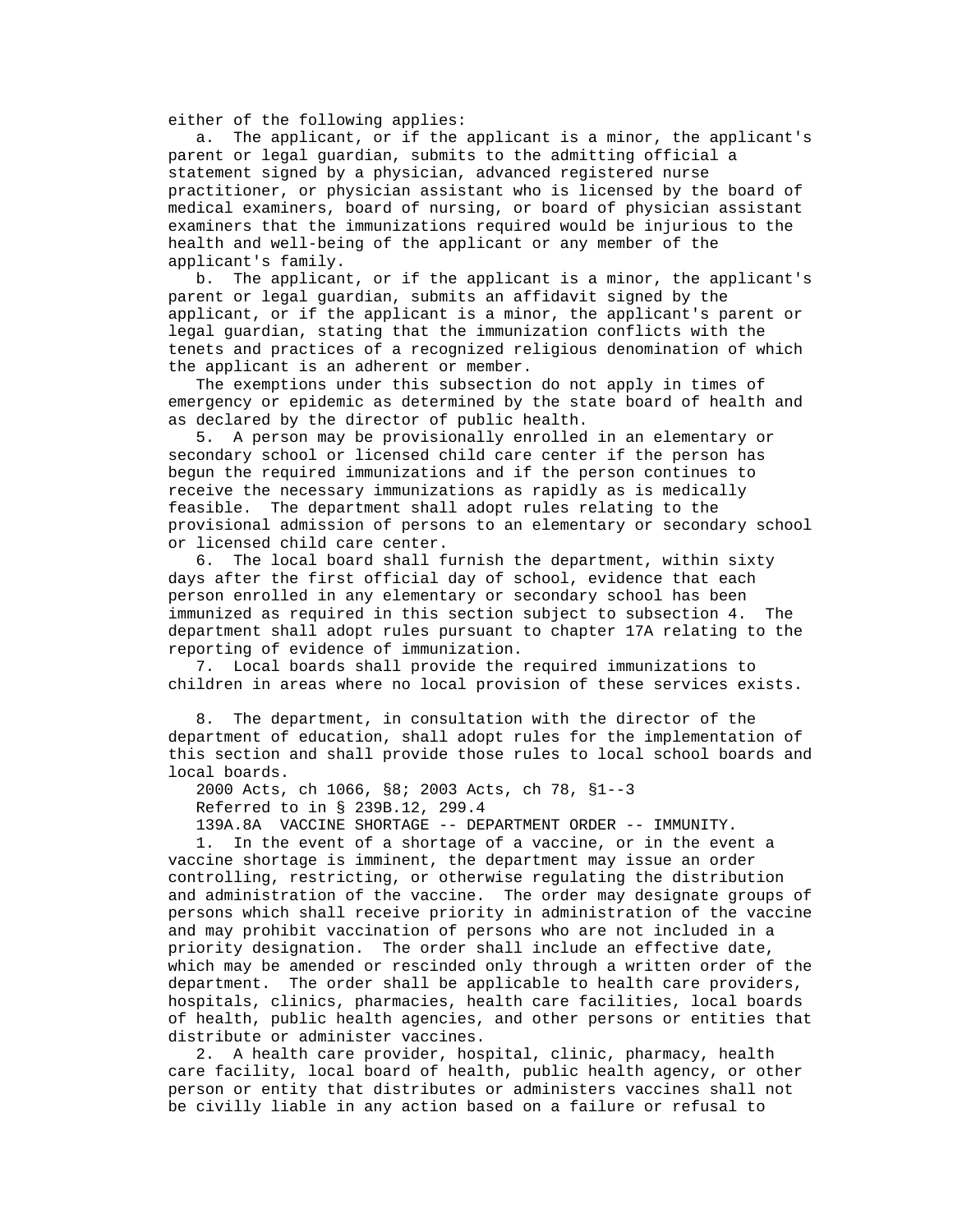distribute or administer a vaccine to any person if the failure or refusal to distribute or administer the vaccine was consistent with a department order issued pursuant to this section.

 3. The department shall adopt rules to administer this section. 2005 Acts, ch 89, §10

139A.9 FORCIBLE REMOVAL -- ISOLATION -- QUARANTINE.

 The forcible removal and isolation or quarantine of any infected person shall be accomplished according to the rules and regulations of the local board or the rules of the state board of health.

2000 Acts, ch 1066, §9

139A.10 FEES FOR REMOVING.

 The officers designated shall receive reasonable compensation for their services as determined by the local board. The amount determined shall be certified and paid in the same manner as other expenses incurred under this chapter.

2000 Acts, ch 1066, §10; 2002 Acts, ch 1119, §133

139A.11 SERVICES AND SUPPLIES -- ISOLATION -- QUARANTINE.

 If the person under isolation or quarantine or the person liable for the support of the person, in the opinion of the local board, is financially unable to secure proper care, provisions, or medical attendance, the local board shall furnish supplies and services during the period of isolation or quarantine and may delegate the duty, by rules, to one of its designated officers.

2000 Acts, ch 1066, §11

 139A.12 COUNTY LIABILITY FOR CARE, PROVISIONS, AND MEDICAL ATTENDANCE.

 The local board shall provide proper care, provisions, and medical attendance for any person removed and isolated or quarantined in a separate house or hospital for detention and treatment, and the care, provisions, and medical attendance shall be paid for by the county in which the infected person has a legal settlement, if the patient or legal guardian is unable to pay.

2000 Acts, ch 1066, §12

139A.13 RIGHTS OF ISOLATED OR QUARANTINED PERSONS.

 Any person removed and isolated or quarantined in a separate house or hospital may, at the person's own expense, employ the health care provider of the person's choice, and may provide such supplies and commodities as the person may require.

2000 Acts, ch 1066, §13

139A.13A ISOLATION OR QUARANTINE -- EMPLOYMENT PROTECTION.

 1. An employer shall not discharge an employee, or take or fail to take action regarding an employee's promotion or proposed promotion, or take action to reduce an employee's wages or benefits for actual time worked, due to the compliance of an employee with a quarantine or isolation order issued by the department or a local board.

 2. An employee whose employer violates this section may petition the court for imposition of a cease and desist order against the person's employer and for reinstatement to the person's previous position of employment. This section does not create a private cause of action for relief of money damages.

2006 Acts, ch 1184, §85

139A.14 SERVICES OR SUPPLIES -- AUTHORIZATION.

 All services or supplies furnished to persons under this chapter must be authorized by the local board or an officer of the local board, and a written order designating the person employed to furnish such services or supplies, issued before the services or supplies are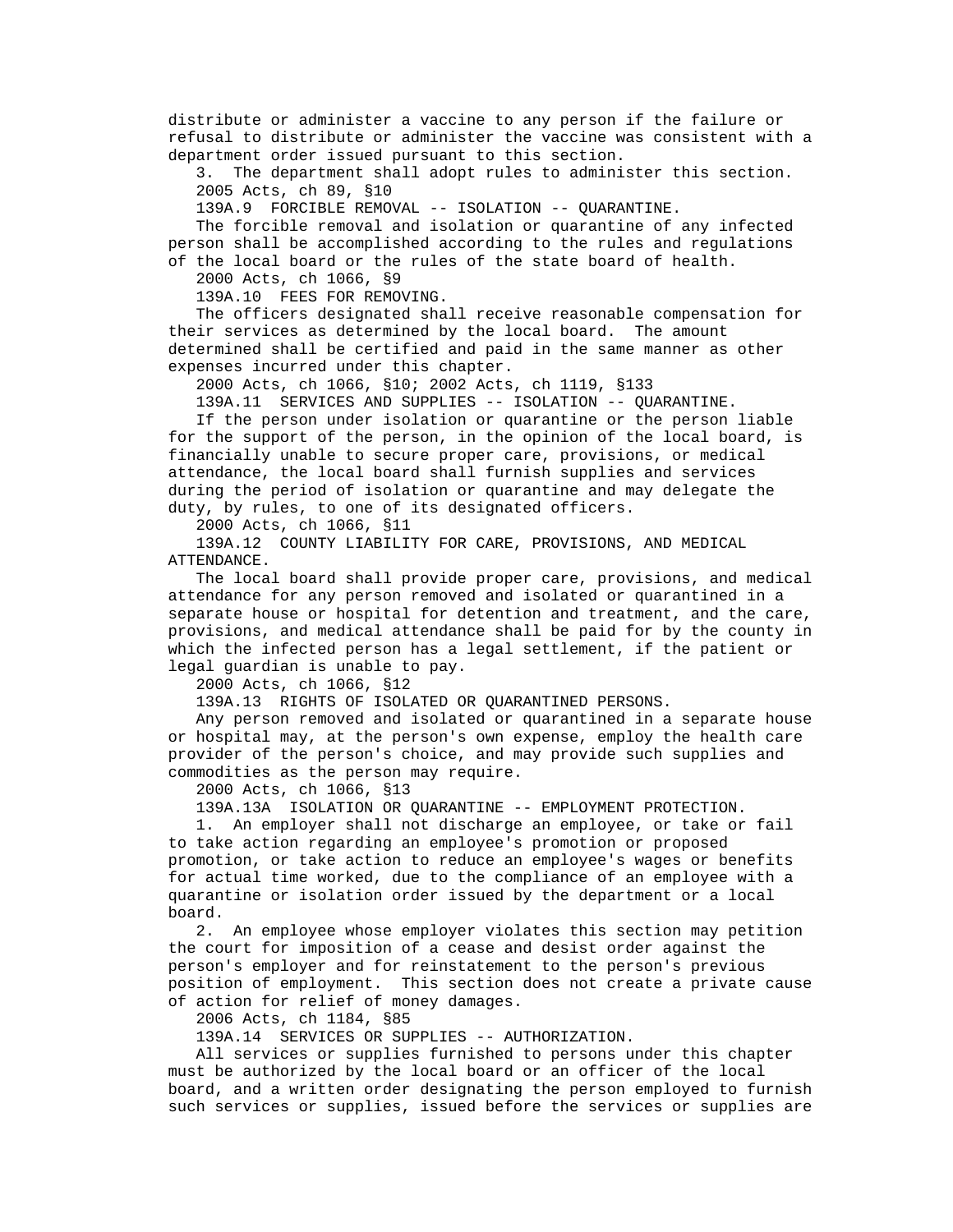furnished, shall be attached to the bill when presented for audit and payment.

2000 Acts, ch 1066, §14

139A.15 FILING OF BILLS.

All bills incurred under this chapter in establishing,

 maintaining, and terminating isolation and quarantine, in providing a necessary house or hospital for isolation or quarantine, and in making terminal cleanings, shall be filed with the local board. The local board at its next regular meeting or special meeting called for this purpose shall examine and audit the bills and, if found correct, approve and certify the bills to the county board of supervisors for payment.

2000 Acts, ch 1066, §15

139A.16 ALLOWING CLAIMS.

 All bills for supplies furnished and services rendered for persons removed and isolated or quarantined in a separate house or hospital, or for persons financially unable to provide their own sustenance and care during isolation or quarantine, shall be allowed and paid for only on a basis of the local market price for such provisions, services, and supplies in the locality furnished. A bill for the terminal cleaning of premises or effects shall not be allowed, unless the infected person or those liable for the person's support are financially unable to pay.

2000 Acts, ch 1066, §16

139A.17 APPROVAL AND PAYMENT OF CLAIMS.

 The board of supervisors is not bound by the action of the local board in approving the bills, but shall pay the bills for a reasonable amount and within a reasonable time.

2000 Acts, ch 1066, §17

139A.18 REIMBURSEMENT FROM COUNTY.

 If any person receives services or supplies under this chapter who does not have a legal settlement in the county in which the bills were incurred and paid, the amount paid shall be certified to the board of supervisors of the county in which the person claims settlement or owns property, and the board of supervisors of that county shall reimburse the county from which the claim is certified, in the full amount originally paid.

 2000 Acts, ch 1066, §18 Referred to in § 252.24 See § 252.24

139A.19 CARE PROVIDER NOTIFICATION.

 1. a. Notwithstanding any provision of this chapter to the contrary, if a care provider sustains an exposure from an individual while rendering health care services or other services, the individual to whom the care provider was exposed is deemed to consent to a test to determine if the individual has a contagious or infectious disease and is deemed to consent to notification of the care provider of the results of the test, upon submission of an exposure report by the care provider to the hospital or other person specified in this section to whom the individual is delivered by the care provider. The exposure report form may be incorporated into the Iowa prehospital care report, the Iowa prehospital advanced care report, or a similar report used by an ambulance, rescue, or first response service or law enforcement agency.

 b. The hospital or other person specified in this section to whom the individual is delivered shall conduct the test. If the individual is delivered by the care provider to an institution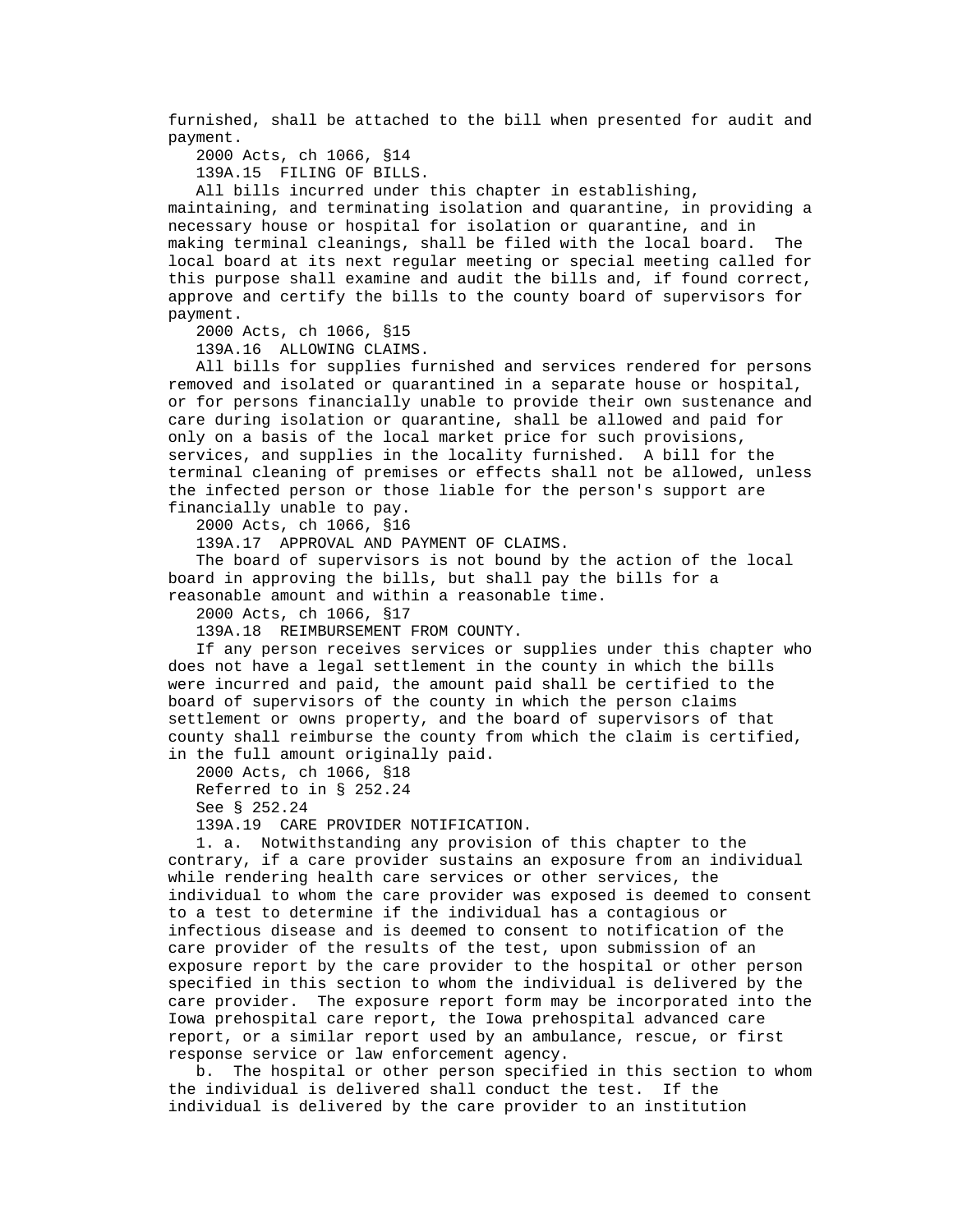administered by the Iowa department of corrections, the test shall be conducted by the staff physician of the institution. If the individual is delivered by the care provider to a jail, the test shall be conducted by the attending physician of the jail or the county medical examiner. The sample and test results shall only be identified by a number and shall not otherwise identify the individual tested.

 c. A hospital, institutions administered by the department of corrections, and jails shall have written policies and procedures for notification of a care provider under this section. The policies and procedures shall include designation of a representative of the care provider to whom notification shall be provided and who shall, in turn, notify the care provider. The identity of the designated representative of the care provider shall not be revealed to the individual tested. The designated representative shall inform the hospital, institution administered by the department of corrections, or jail of those parties who received the notification, and following receipt of this information and upon request of the individual tested, the hospital, institution administered by the department of corrections, or jail shall inform the individual of the parties to whom notification was provided.

 d. Notwithstanding any other provision of law to the contrary, a care provider may transmit cautions regarding contagious or infectious disease information in the course of the care provider's duties over the police radio broadcasting system under chapter 693 or any other radio-based communications system if the information transmitted does not personally identify an individual.

 2. If the individual tested is diagnosed or confirmed as having a contagious or infectious disease, the hospital or other person conducting the test shall notify the care provider or the designated representative of the care provider who shall then notify the care provider.

 3. The notification to the care provider shall advise the care provider of possible exposure to a particular contagious or infectious disease and recommend that the care provider seek medical attention. The notification shall be provided as soon as is reasonably possible following determination that the individual has a contagious or infectious disease. The notification shall not include the name of the individual tested for the contagious or infectious disease unless the individual consents. If the care provider who sustained an exposure determines the identity of the individual diagnosed or confirmed as having a contagious or infectious disease, the identity of the individual shall be confidential information and shall not be disclosed by the care provider to any other person unless a specific written release is obtained from the individual diagnosed with or confirmed as having a contagious or infectious disease.

 4. This section does not require or permit, unless otherwise provided, a hospital, health care provider, or other person to administer a test for the express purpose of determining the presence of a contagious or infectious disease, except that testing may be performed if the individual consents and if the requirements of this section are satisfied.

 5. This section does not preclude a hospital or a health care provider from providing notification to a care provider under circumstances in which the hospital's or health care provider's policy provides for notification of the hospital's or health care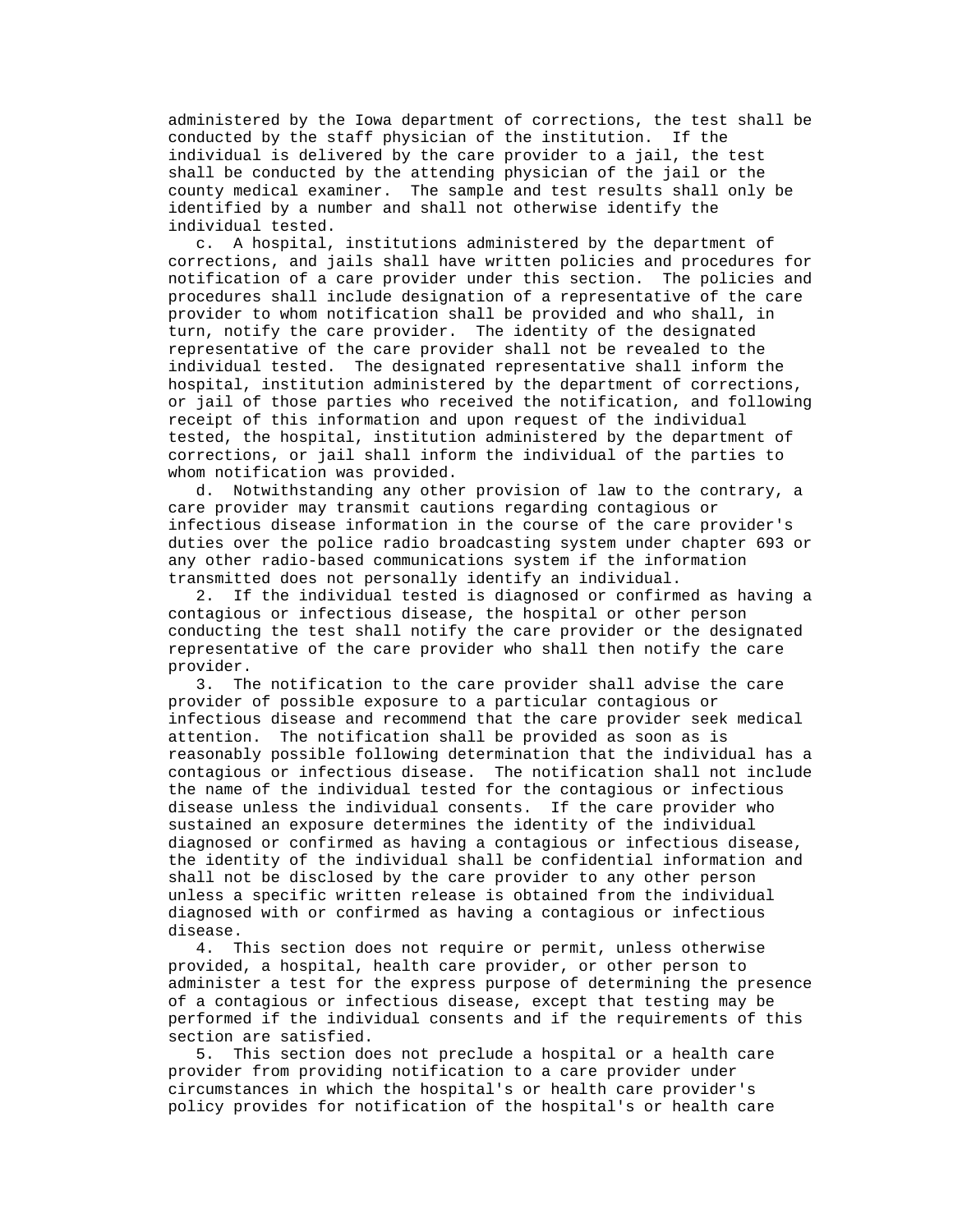provider's own employees of exposure to a contagious or infectious disease that is not life-threatening if the notice does not reveal a patient's name, unless the patient consents.

 6. A hospital, health care provider, or other person participating in good faith in complying with provisions authorized or required under this section is immune from any liability, civil or criminal, which might otherwise be incurred or imposed.

 7. A hospital's or health care provider's duty of notification under this section is not continuing but is limited to a diagnosis of a contagious or infectious disease made in the course of admission, care, and treatment following the rendering of health care services or other services to which notification under this section applies.

 8. A hospital, health care provider, or other person who is authorized to perform a test under this section who performs the test in compliance with this section or who fails to perform the test authorized under this section, is immune from any liability, civil or criminal, which might otherwise be incurred or imposed.

 9. A hospital, health care provider, or other person who is authorized to perform a test under this section has no duty to perform the test authorized.

 10. The department shall adopt rules pursuant to chapter 17A to administer this section. The department may determine by rule the contagious or infectious diseases for which testing is reasonable and appropriate and which may be administered under this section.

 11. The employer of a care provider who sustained an exposure under this section shall pay the costs of testing for the individual who is the source of the exposure and of the testing of the care provider, if the exposure was sustained during the course of employment. However, the department shall pay the costs of testing for the individual who is the source of the significant exposure and of the testing of the care provider who renders direct aid without compensation.

2000 Acts, ch 1066, §19; 2001 Acts, ch 157, §4

 Care provider notification of HIV infections, see § 141A.8 139A.20 EXPOSING TO COMMUNICABLE DISEASE.

 A person who knowingly exposes another to a communicable disease or who knowingly subjects another to a child or other legally incapacitated person who has contracted a communicable disease, with the intent that another person contract the communicable disease, shall be liable for all resulting damages and shall be punished as provided in this chapter.

2000 Acts, ch 1066, §20

 139A.21 REPORTABLE POISONINGS AND ILLNESSES -- EMERGENCY INFORMATION SYSTEM.

 1. If the results of an examination by a public, private, or hospital clinical laboratory of a specimen from a person in Iowa yield evidence of or are reactive for a reportable poisoning or a reportable illness from a toxic agent, including methemoglobinemia, the results shall be reported to the department on forms prescribed by the department. If the laboratory is located in Iowa, the person in charge of the laboratory shall report the results. If the laboratory is not in Iowa, the health care provider submitting the specimen shall report the results.

 2. The health care provider attending a person infected with a reportable poisoning or a reportable illness from a toxic agent, including methemoglobinemia, shall immediately report the case to the department. The department shall publish and distribute instructions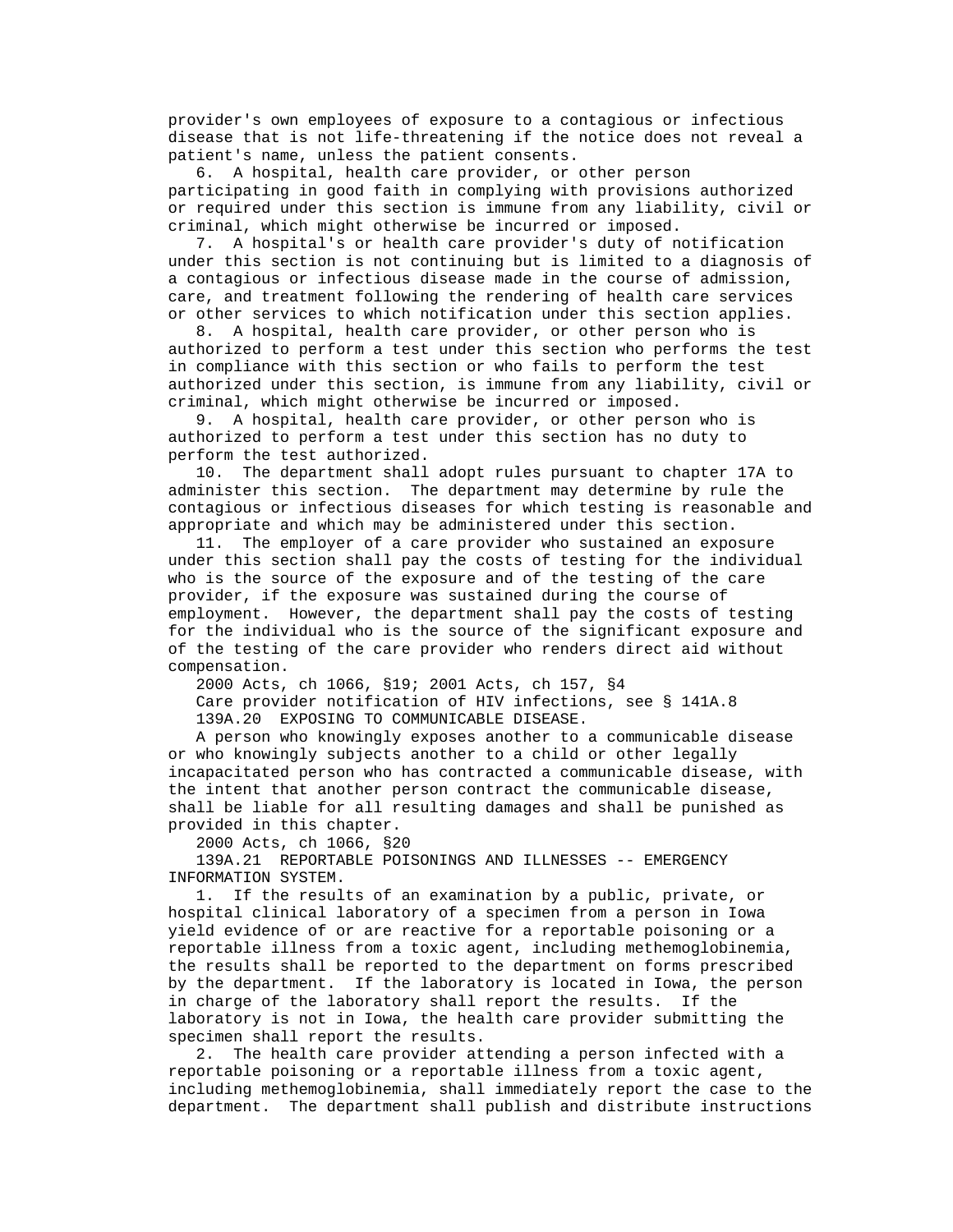concerning the method of reporting. Reports shall be made in accordance with rules adopted by the department.

 3. A person in charge of a poison control information center shall report to the department cases of reportable poisoning, including methemoglobinemia, about which inquiries have been received.

 4. The department shall adopt rules designating reportable poisonings, including methemoglobinemia, and illnesses which must be reported under this section.

 5. The department shall establish and maintain a central registry to collect and store data reported pursuant to this section.

 6. The department shall timely provide copies of all reports of pesticide poisonings or illnesses received pursuant to this section to the secretary of agriculture who shall timely forward these reports and any reports of pesticide poisonings or illnesses received pursuant to section 206.14 to the registrant of a pesticide which is the subject of any reports.

 7. The department shall adopt rules specifying the requirements for the operation of an emergency information system operated by a registrant pursuant to section 206.12, subsection 2, paragraph "c", which shall not exceed requirements adopted by a poison control center as defined in section 206.2. The rules shall specify the qualifications of individuals staffing an emergency information system and shall specify the maximum amount of time that a registrant may take to provide the information to a poison control center or an attending physician treating a patient exposed to the registrant's product.

2000 Acts, ch 1066, §21

Referred to in § 135.11, 206.12, 455E.11

139A.22 PREVENTION OF TRANSMISSION OF HIV OR HBV TO PATIENTS.

 1. A hospital shall adopt procedures requiring the establishment of protocols applicable on a case-by-case basis to a health care provider determined to be infected with HIV or HBV who ordinarily performs exposure-prone procedures as determined by an expert review panel, within the hospital setting. The protocols established shall be in accordance with the recommendations issued by the centers for disease control and prevention of the United States department of health and human services. The expert review panel may be an established committee of the hospital. The procedures may provide for referral of the health care provider to the expert review panel established by the department pursuant to subsection 3 for establishment of the protocols. The procedures shall require reporting noncompliance with the protocols by a health care provider to the examining board with jurisdiction over the relevant health care providers.

 2. A health care facility shall adopt procedures in accordance with recommendations issued by the centers for disease control and prevention of the United States department of health and human services, applicable to a health care provider determined to be infected with HIV or HBV who ordinarily performs or assists with exposure-prone procedures within the health care facility. The procedures shall require referral of the health care provider to the expert review panel established by the department pursuant to subsection 3.

 3. The department shall establish an expert review panel to determine on a case-by-case basis under what circumstances, if any, a health care provider determined to be infected with HIV or HBV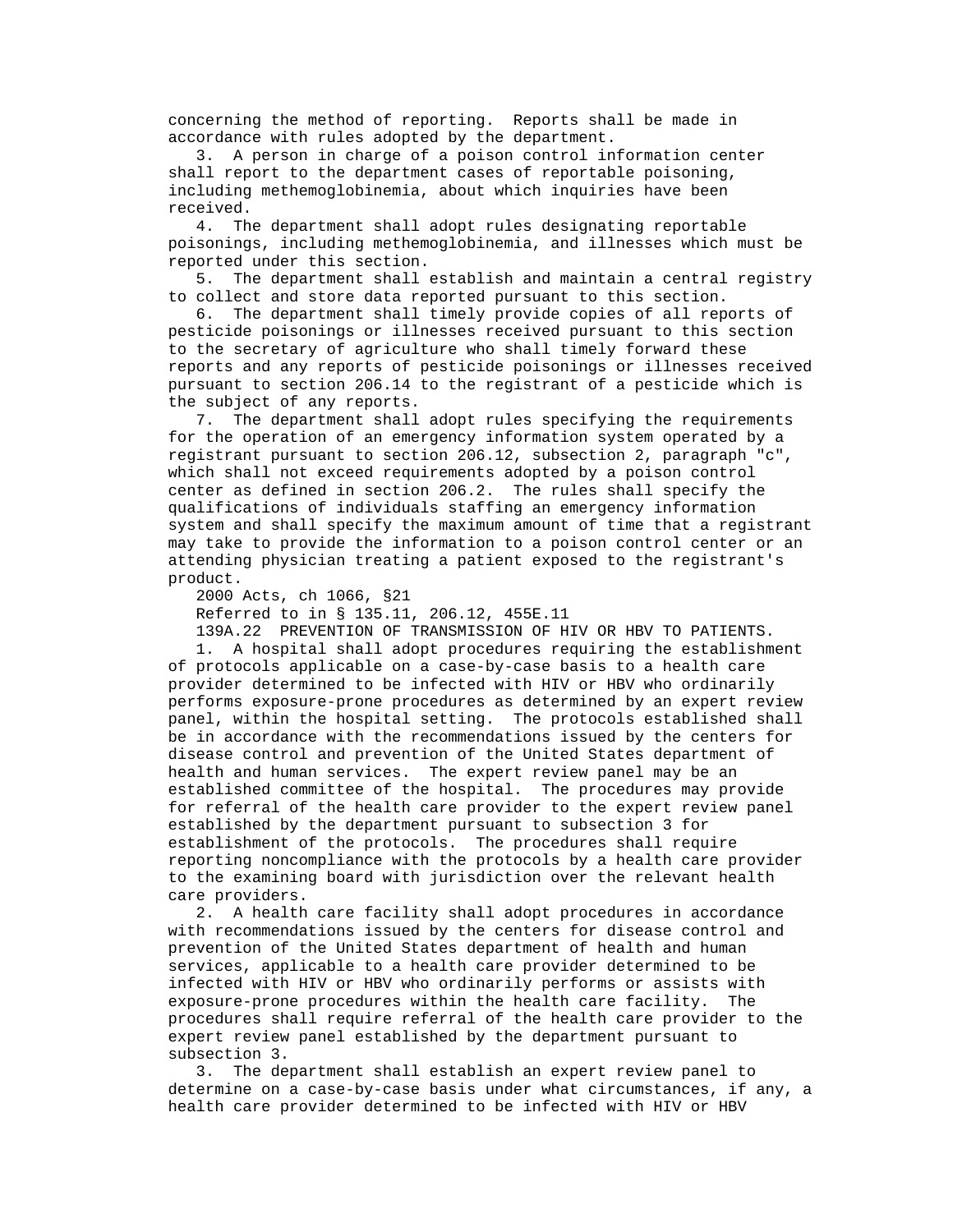practicing outside the hospital setting or referred to the panel by a hospital or health care facility may perform exposure-prone procedures. If a health care provider determined to be infected with HIV or HBV does not comply with the determination of the expert review panel, the panel shall report the noncompliance to the examining board with jurisdiction over the health care provider. A determination of an expert review panel pursuant to this section is a final agency action appealable pursuant to section 17A.19.

 4. The health care provider determined to be infected with HIV or HBV, who works in a hospital setting, may elect either the expert review panel established by the hospital or the expert review panel established by the department for the purpose of making a determination of the circumstances under which the health care provider may perform exposure-prone procedures.

 5. A health care provider determined to be infected with HIV or HBV shall not perform an exposure-prone procedure except as approved by the expert review panel established by the department pursuant to subsection 3, or in compliance with the protocol established by the hospital pursuant to subsection 1 or the procedures established by the health care facility pursuant to subsection 2.

 6. The board of medical examiners, the board of physician assistant examiners, the board of podiatry examiners, the board of nursing, the board of dental examiners, and the board of optometry examiners shall require that licensees comply with the recommendations issued by the centers for disease control and prevention of the United States department of health and human services for preventing transmission of human immunodeficiency virus and hepatitis B virus to patients during exposure-prone invasive procedures, with the recommendations of the expert review panel established pursuant to subsection 3, with hospital protocols established pursuant to subsection 1, and with health care facility procedures established pursuant to subsection 2, as applicable.

 7. Information relating to the HIV status of a health care provider is confidential and subject to the provisions of section 141A.9. A person who intentionally or recklessly makes an unauthorized disclosure of such information is subject to a civil penalty of one thousand dollars. The attorney general or the attorney general's designee may maintain a civil action to enforce this section. Proceedings maintained under this section shall provide for the anonymity of the health care provider and all documentation shall be maintained in a confidential manner. Information relating to the HBV status of a health care provider is confidential and shall not be accessible to the public. Information regulated by this section, however, may be disclosed to members of the expert review panel established by the department or a panel established by hospital protocol under this section. The information may also be disclosed to the appropriate examining board by filing a report as required by this section. The examining board shall consider the report a complaint subject to the confidentiality provisions of section 272C.6. A licensee, upon the filing of a formal charge or notice of hearing by the examining board based on such a complaint, may seek a protective order from the board.

 8. The expert review panel established by the department and individual members of the panel shall be immune from any liability, civil or criminal, for reasonable actions taken in the good faith performance of functions authorized or required by this section. A hospital, an expert review panel established by the hospital, and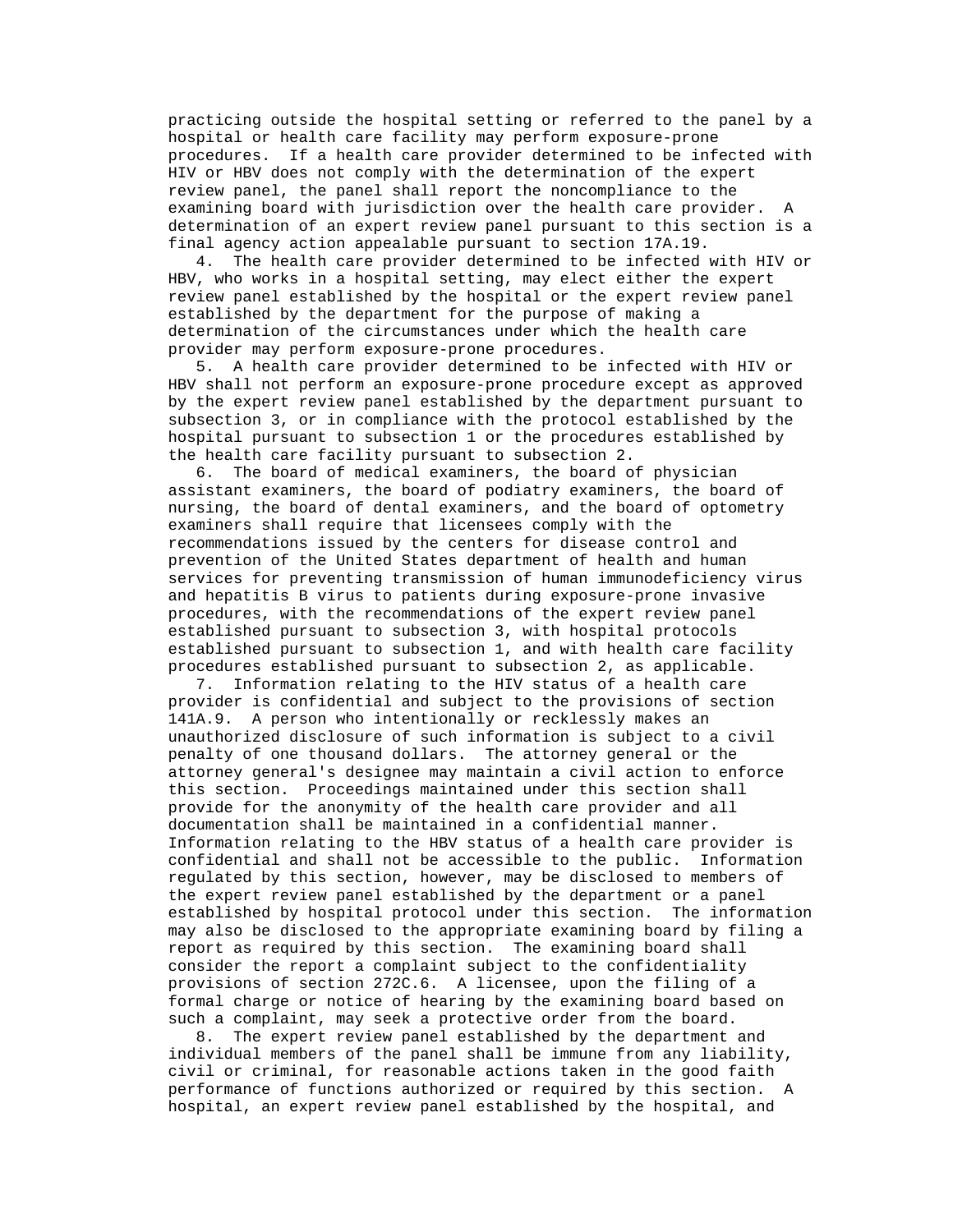individual members of the panel shall be immune from any liability, civil or criminal, for reasonable actions taken in the good faith performance of functions authorized or required by this section. Complaints, investigations, reports, deliberations, and findings of the hospital and its panel with respect to a named health care provider suspected, alleged, or found to be in violation of the protocol required by this section constitute peer review records under section 147.135, and are subject to the specific confidentiality requirements and limitations of that section.

 2000 Acts, ch 1066, §22; 2001 Acts, ch 24, §30 Referred to in § 139A.23 See § 139A.23

139A.23 CONTINGENT REPEAL.

 If the provisions of Pub. L. No. 102-141 relating to requirements for prevention of transmission of HIV or HBV to patients in the performance of exposure-prone procedures are repealed, section 139A.22 is repealed.

2000 Acts, ch 1066, §23

139A.24 BLOOD DONATION OR SALE -- PENALTY.

 A person suffering from a communicable disease dangerous to the public health who knowingly gives false information regarding the person's infected state on a blood plasma sale application to blood plasma-taking personnel commits a serious misdemeanor.

2000 Acts, ch 1066, §24

139A.25 PENALTIES.

 1. Unless otherwise provided in this chapter, a person who knowingly violates any provision of this chapter, or of the rules of the department or a local board, or any lawful order, written or oral, of the department or board, or of their officers or authorized agents, is guilty of a simple misdemeanor.

 2. Notwithstanding subsection 1, an individual who repeatedly fails to file any mandatory report specified in this chapter is subject to a report being made to the licensing board governing the professional activities of the individual. The department shall notify the individual each time that the department determines that the individual has failed to file a required report. The department shall inform the individual in the notification that the individual may provide information to the department to explain or dispute the failure to report.

 3. Notwithstanding subsection 1, a public, private, or hospital clinical laboratory that repeatedly fails to file a mandatory report specified in this chapter is subject to a civil penalty of not more than one thousand dollars per occurrence. The department shall not impose the penalty under this subsection without prior written notice and opportunity for hearing.

2000 Acts, ch 1066, §25

Referred to in § 139A.40

 139A.26 MENINGOCOCCAL DISEASE VACCINATION INFORMATION FOR POSTSECONDARY STUDENTS.

 1. Each institution of higher education that has an on-campus residence hall or dormitory shall provide vaccination information on meningococcal disease to each student enrolled in the institution. The vaccination information shall be contained on student health forms provided to each student by the institution, which forms shall include space for the student to indicate whether or not the student has received the vaccination against meningococcal disease. The vaccination information about meningococcal disease shall include any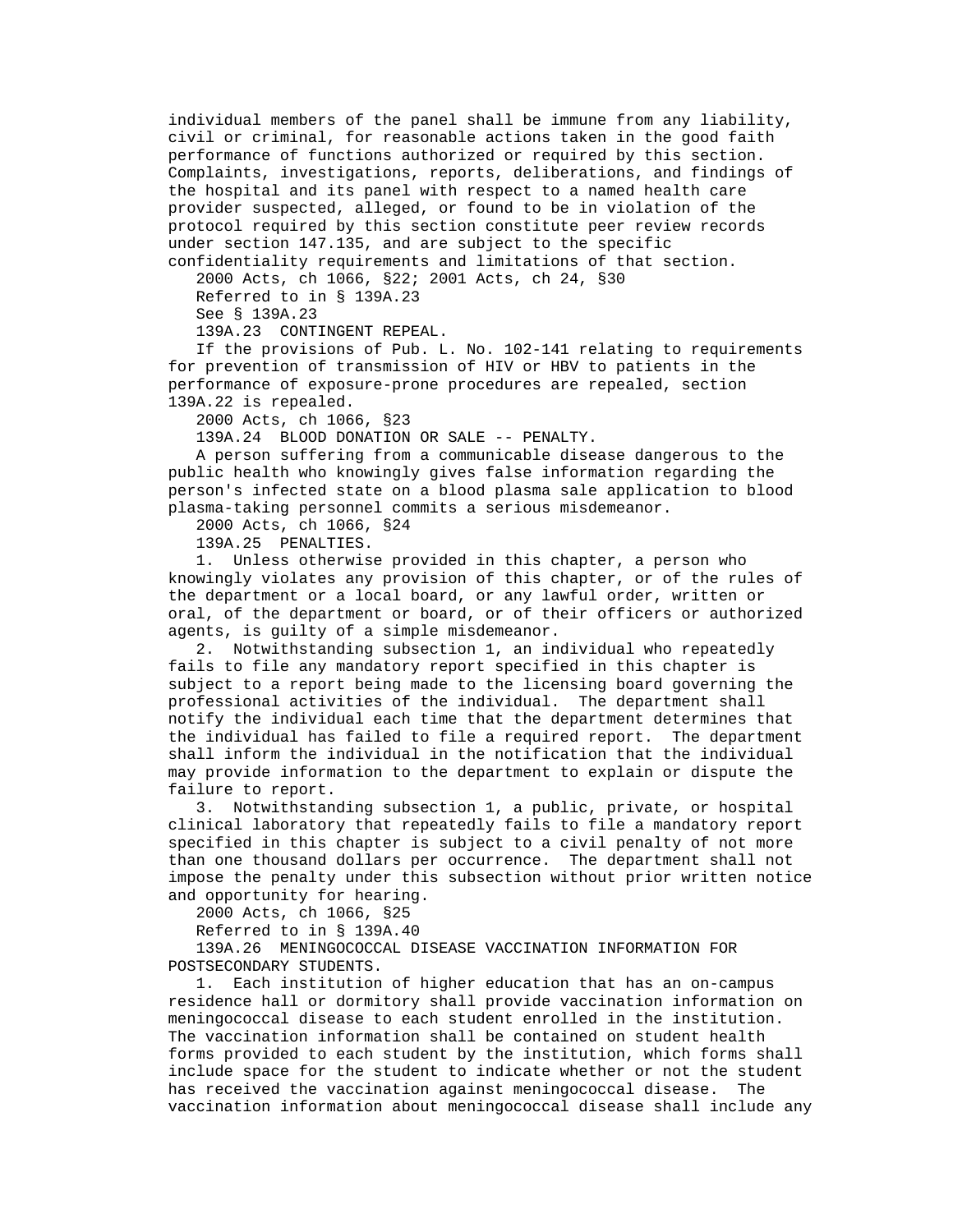recommendations issued by the national centers for disease control and prevention regarding the disease. Vaccination information obtained under this section that is in the possession of an institution of higher education pursuant to this section shall not be considered a public record. Data obtained under this section shall be submitted annually to the department in a manner prescribed by the department and such that no individual person can be identified.

 2. This section shall not be construed to require any institution of higher education to provide the vaccination against meningococcal disease to students.

 3. This section shall not apply if the national centers for disease control and prevention no longer recommend the meningococcal disease vaccine.

4. This section does not create a private right of action.

 5. The department shall adopt rules for administration of this section. The department shall review the requirements of this section at least every five years, and shall submit its recommendations for modification to, or continuation of, this section based upon new information about the disease or vaccination against the disease in a report that shall be submitted to the general assembly no later than January 15, 2010, with subsequent reports developed and submitted by January 15 at least every fifth year thereafter.

2004 Acts, ch 1023, §1

139A.27 THROUGH 139A.29 Reserved.

139A.30 CONFIDENTIAL REPORTS.

 Reports to the department which include the identity of persons infected with a sexually transmitted disease or infection, and all such related information, records, and reports concerning the person, shall be confidential and shall not be accessible to the public. However, such reports, information, and records shall be confidential only to the extent necessary to prevent identification of persons named in such reports, information, and records; the other parts of such reports, information, and records shall be public records. The preceding sentence shall prevail over any inconsistent provision of this subchapter.

2000 Acts, ch 1066, §26; 2002 Acts, ch 1119, §134

Referred to in § 232.69

139A.31 REPORT TO DEPARTMENT.

 Immediately after the first examination or treatment of any person infected with any sexually transmitted disease or infection, the health care provider who performed the examination or treatment shall transmit to the department a report stating the name of the infected person, the address of the infected person, the infected person's date of birth, the sex of the infected person, the race and ethnicity of the infected person, the infected person's marital status, the infected person's telephone number, if the infected person is female, whether the infected person is pregnant, the name and address of the laboratory that performed the test, the date the test was found to be positive and the collection date, and the name of the health care provider who performed the test. However, when a case occurs within the jurisdiction of a local health department, the report shall be made directly to the local health department which shall immediately forward the information to the department. Reports shall be made in accordance with rules adopted by the department. Reports shall be confidential. Any person filing a report of a sexually transmitted disease or infection who is acting reasonably and in good faith is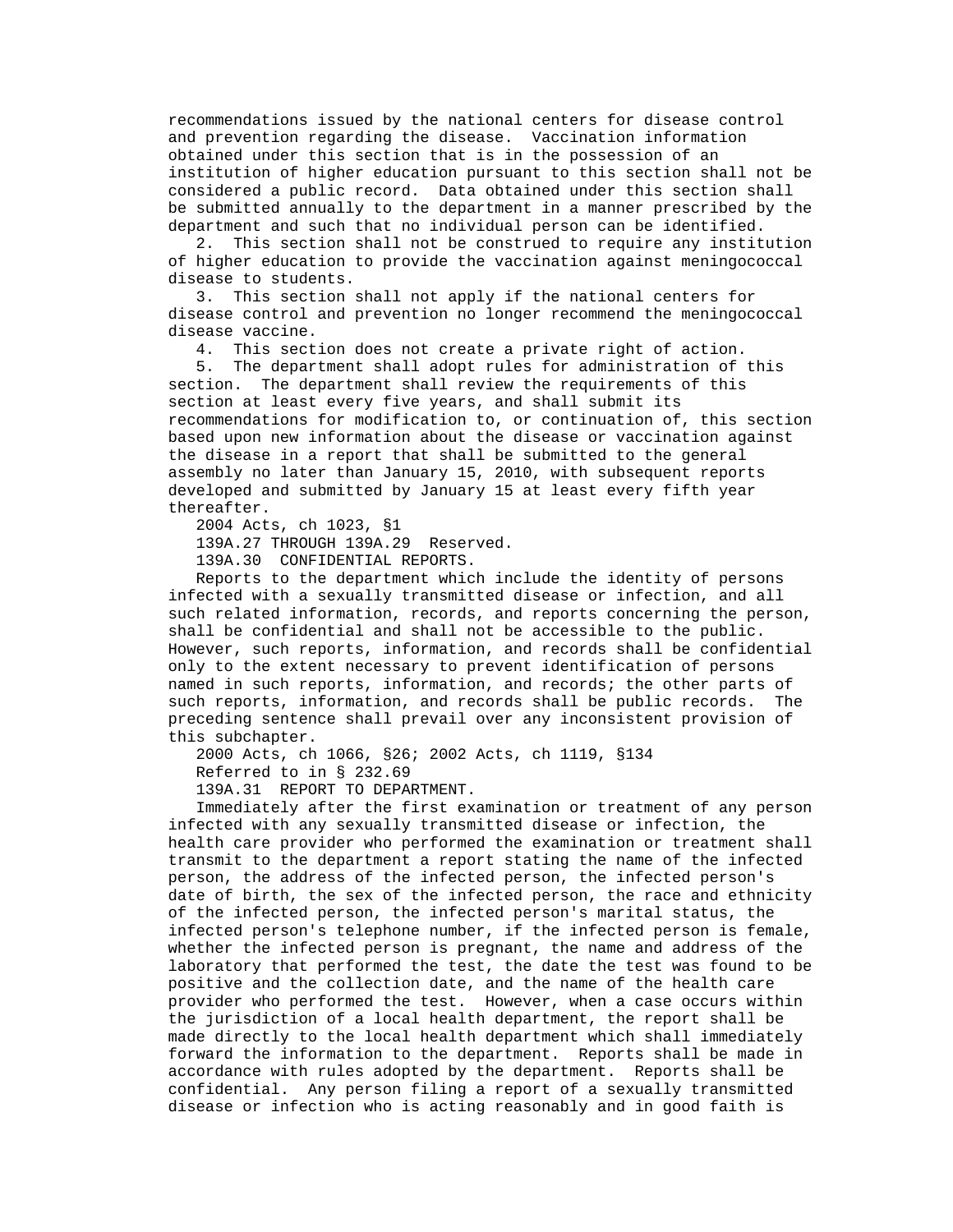immune from any liability, civil or criminal, which might otherwise be incurred or imposed as a result of such report.

2000 Acts, ch 1066, §27

139A.32 EXAMINATION RESULTS FROM LABORATORY -- REPORT.

 A person in charge of a public, private, or hospital clinical laboratory shall report to the department, on forms prescribed by the department, results obtained in the examination of all specimens which yield evidence of or are reactive for those diseases defined as sexually transmitted diseases or infections, and listed in the Iowa administrative code. The report shall state the name of the infected person from whom the specimen was obtained, the address of the infected person, the infected person's date of birth, the sex of the infected person, the race and ethnicity of the infected person, the infected person's marital status, the infected person's telephone number, if the infected person is female, whether the infected person is pregnant, the name and address of the laboratory that performed the test, the laboratory results, the test employed, the date the test was found to be positive and the collection date, the name of the health care provider who performed the test, and the name and address of the person submitting the specimen.

2000 Acts, ch 1066, §28

139A.33 DETERMINATION OF SOURCE.

 The local board or the department shall use every available means to determine the source and spread of any infectious case of sexually transmitted disease or infection which is reported.

2000 Acts, ch 1066, §29

139A.34 EXAMINATION OF PERSONS SUSPECTED.

 The local board shall cause an examination to be made of every person reasonably suspected, on the basis of epidemiological investigation, of having any sexually transmitted disease or infection in the infectious stages to ascertain if such person is infected and, if infected, to cause such person to be treated. A person who is under the care and treatment of a health care provider for the suspected condition shall not be subjected to such examination. If a person suspected of having a sexually transmitted disease or infection refuses to submit to an examination voluntarily, application may be made by the local board to the district court for an order compelling the person to submit to examination and, if infected, to treatment. The person shall be treated until certified as no longer infectious to the local board or to the department. If treatment is ordered by the district court, the attending health care provider shall certify that the person is no longer infectious.

2000 Acts, ch 1066, §30

139A.35 MINORS.

 A minor who seeks diagnosis or treatment for a sexually transmitted disease or infection shall have the legal capacity to act and give consent to medical care and service for the sexually transmitted disease or infection by a hospital, clinic, or health care provider. Such medical diagnosis and treatment shall be provided by a physician licensed to practice medicine and surgery, osteopathy, or osteopathic medicine and surgery. Consent shall not be subject to later disaffirmance by reason of such minority. The consent of another person, including but not limited to the consent of a spouse, parent, custodian, or guardian, shall not be necessary.

 2000 Acts, ch 1066, §31 139A.36 CERTIFICATE NOT TO BE ISSUED.